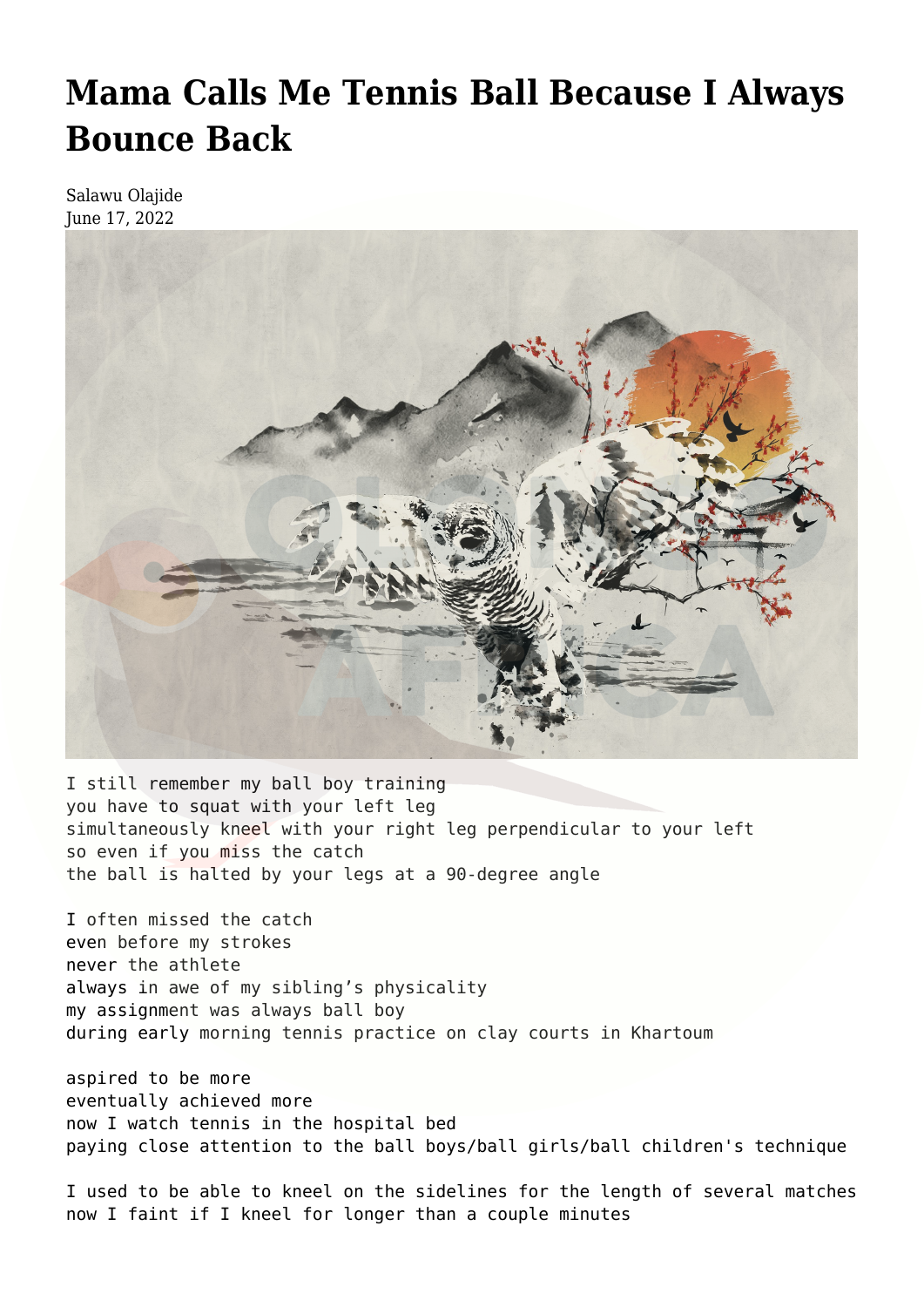discovered this when I fainted while praying the rosary everything faded to black in the middle of a Hail Mary my mouth continued "Holy Mary Mother of God" as I swayed and collapsed onto the ground unconscious woke up in a hospital bed with a diaper as I'd soiled myself it's been a while since I defecated in bed because I lost of control of me ball boy duty requires kneeling by the sidelines for the duration of the match hands splayed against the court right knee tucked into chest left calf tensed ready to spring into action head on a swivel, following the ball ears zoned in on the umpire and line umpire ready to strike at any moment leap into action retrieve the ball with whichever hand is closest Being disabled requires laying in bed by the sidelines for the duration of your life right hand spastic, an effect of the paralysis from your first stroke right knee throbbing in pain from a patella fracture that never healed properly left calf painfully spasming non-stop beyond your control head propped up on a rolled-up towel to ease the muscle pain from neck spasms ears assaulted by the constant onslaught of sensory overload ready to have a seizure at any moment fighting the aura press next on Doom Patrol with your left hand because your right (formerly dominant) hand lost all fine motor control thanks to your first stroke continue to distract yourself from the pain through power fantasy see yourself in Cyborg's group therapy for amputees

shed a tear

## **do not judge me by my weak handshake**

 $\overline{\phantom{a}}$  ,  $\overline{\phantom{a}}$  ,  $\overline{\phantom{a}}$  ,  $\overline{\phantom{a}}$  ,  $\overline{\phantom{a}}$  ,  $\overline{\phantom{a}}$  ,  $\overline{\phantom{a}}$  ,  $\overline{\phantom{a}}$  ,  $\overline{\phantom{a}}$  ,  $\overline{\phantom{a}}$  ,  $\overline{\phantom{a}}$  ,  $\overline{\phantom{a}}$  ,  $\overline{\phantom{a}}$  ,  $\overline{\phantom{a}}$  ,  $\overline{\phantom{a}}$  ,  $\overline{\phantom{a}}$ 

your right hand reaches out my anxiety rises your right hand continues to swing upwards propelled by able-bodied shoulder lever action you can do this without thinking about it globules of sweat on my nose, forehead, palms and soles engorge hyperhidrosis sucks anxiety only makes it worse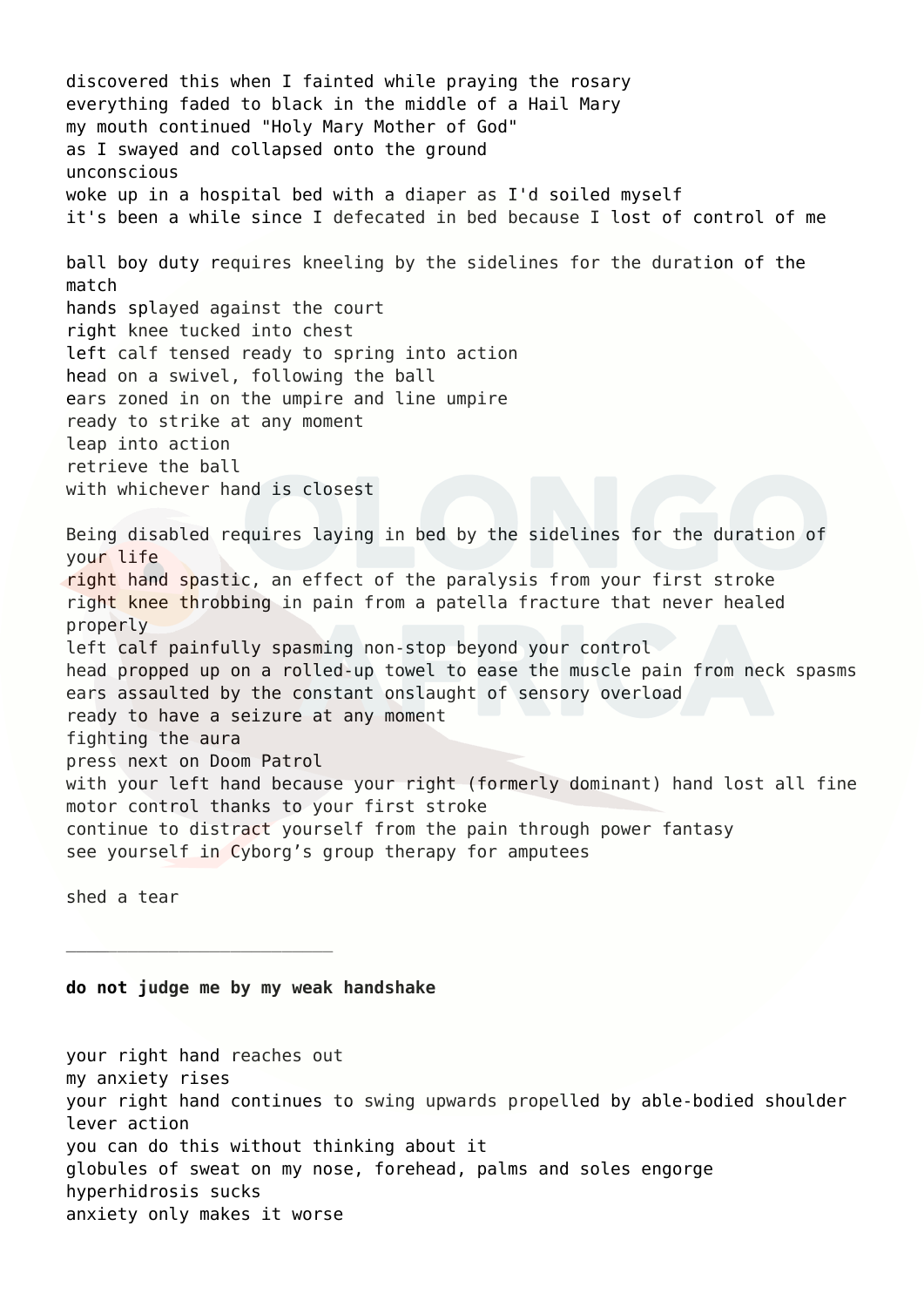handshakes always make me anxious I attempt to wipe the sweat on my right palm off against my right pant leg, while using my left hand to fish out my ride or die crimson and pantone checkered handkerchief out of my left pocket, to wipe the engorged globules sweat off my: nose forehead and palms for good measure my socks absorb the sweat from my soles I wish wearing gloves was more socially acceptable your eyebrows raise I awkwardly propel my right hand upwards bent shoulder bent elbow spastic clenched right hand lots of fatigue your eyebrows raise higher my spastic right hand attempts to splay out but instead starts spasming your eyebrow raise even higher I attempt to place my hand in yours you have been awkwardly waiting for me to complete the handshake, so as soon as my hand is in the general vicinity, you grip firmly I spasm as my double jointed pinky raises straight out like I'm a part of genteel society sipping tea your eyebrow raises higher than I've ever seen you take a step back I smile and say "It's nice to meet you" you grimace I smile and think why can't I shake hands with my left hand?  $\mathcal{L}_\text{max}$  and  $\mathcal{L}_\text{max}$  and  $\mathcal{L}_\text{max}$  and  $\mathcal{L}_\text{max}$ 

**Physical Therapy**

had a seizure